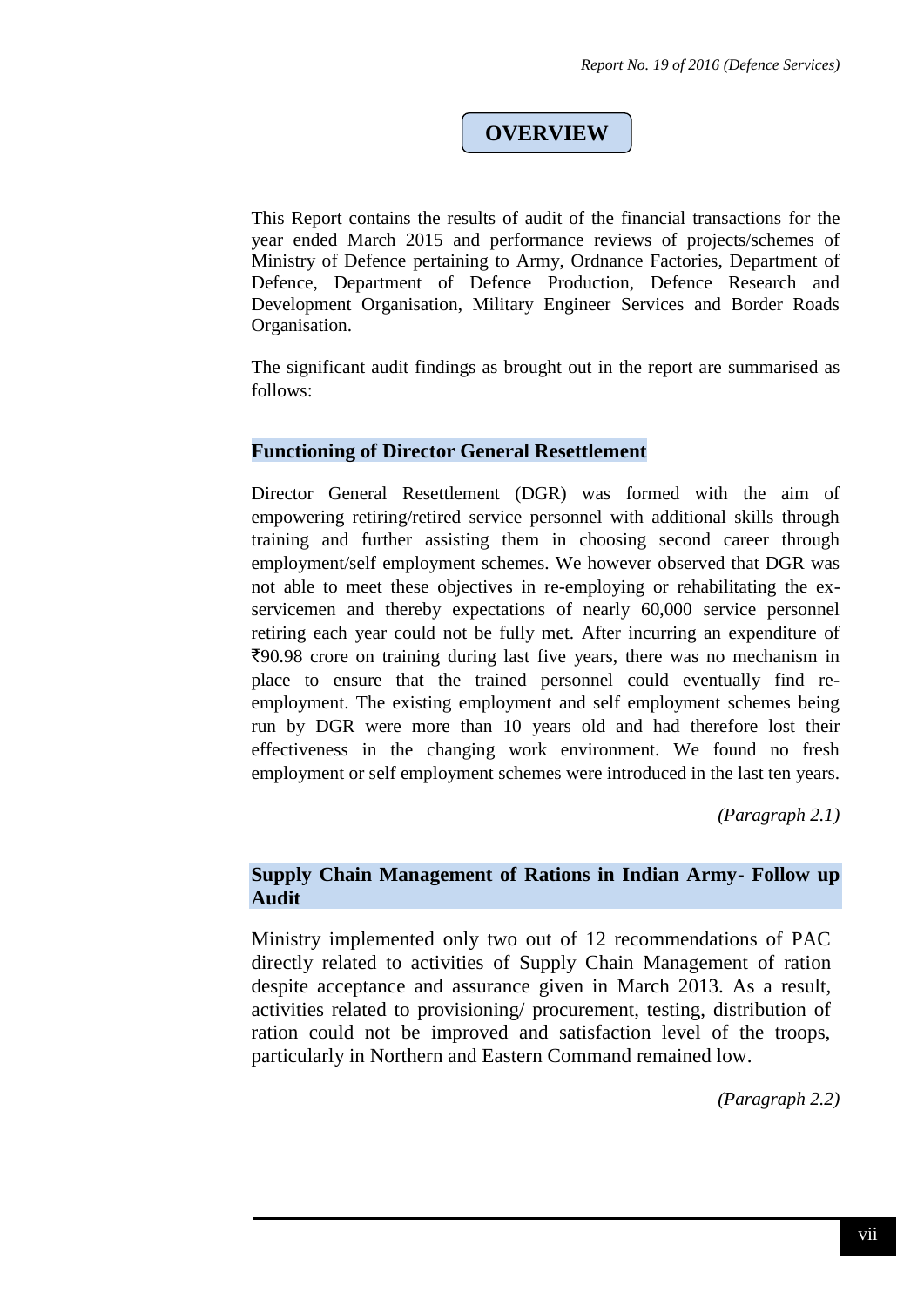# **Procurement of Environmental Control Units found incompatible during exploitation**

Despite persistent overheating of the engine, the user trial team recommended the procurement of Environmental Control Units (ECU) for fitment in Infantry Combat Vehicles. Accordingly 2,077 ECUs worth  $\overline{z}$ 219.48 crore were procured in 2009 and 2010. The fitment of ECUs could not however be carried out due to overheating of ICV engines and reduction of its efficiency. The ECUs are therefore lying without any effective use.

*(Paragraph 2.3)*

## **Non-deduction of income tax on field allowances granted to Junior Commissioned Officers in the Army**

Pay and Accounts Officers (Other Ranks) as Drawing and Disbursing Officers, did not recover income tax on amount of field allowances in excess of exemption limit paid to Junior Commissioned Officers in the Army. The amount of such unrecovered tax worked out to  $\overline{55.05}$  crore for the period from 2008-09 to 2012-13.

*(Paragraph 2.4)*

### **Unwarranted procurement of Radio Sets for trial purposes**

Army HQ procured 322 radio sets valuing  $\overline{z}21.90$  crore in excess of the requirement for field trials in 2006. These sets procured for Armoured Fighting Vehicles were not used for the trials and require an up gradation to make them compatible with the Star V Mark II specification, which entails an extra expenditure of  $\bar{\tau}$ 11.27 crore.

*(Paragraph 3.1)*

#### **Irregular attachment of service personnel with private institute**

While Army College of Medical Sciences was in the process of establishing its own teaching facilities, Ministry sanctioned the use of part faculty from Government run hospitals, for a period of five years. Army Headquarters however attached service personnel for clerical jobs from various Corps/units, which were not covered under the Ministry's sanction.

*(Paragraph 3.2)*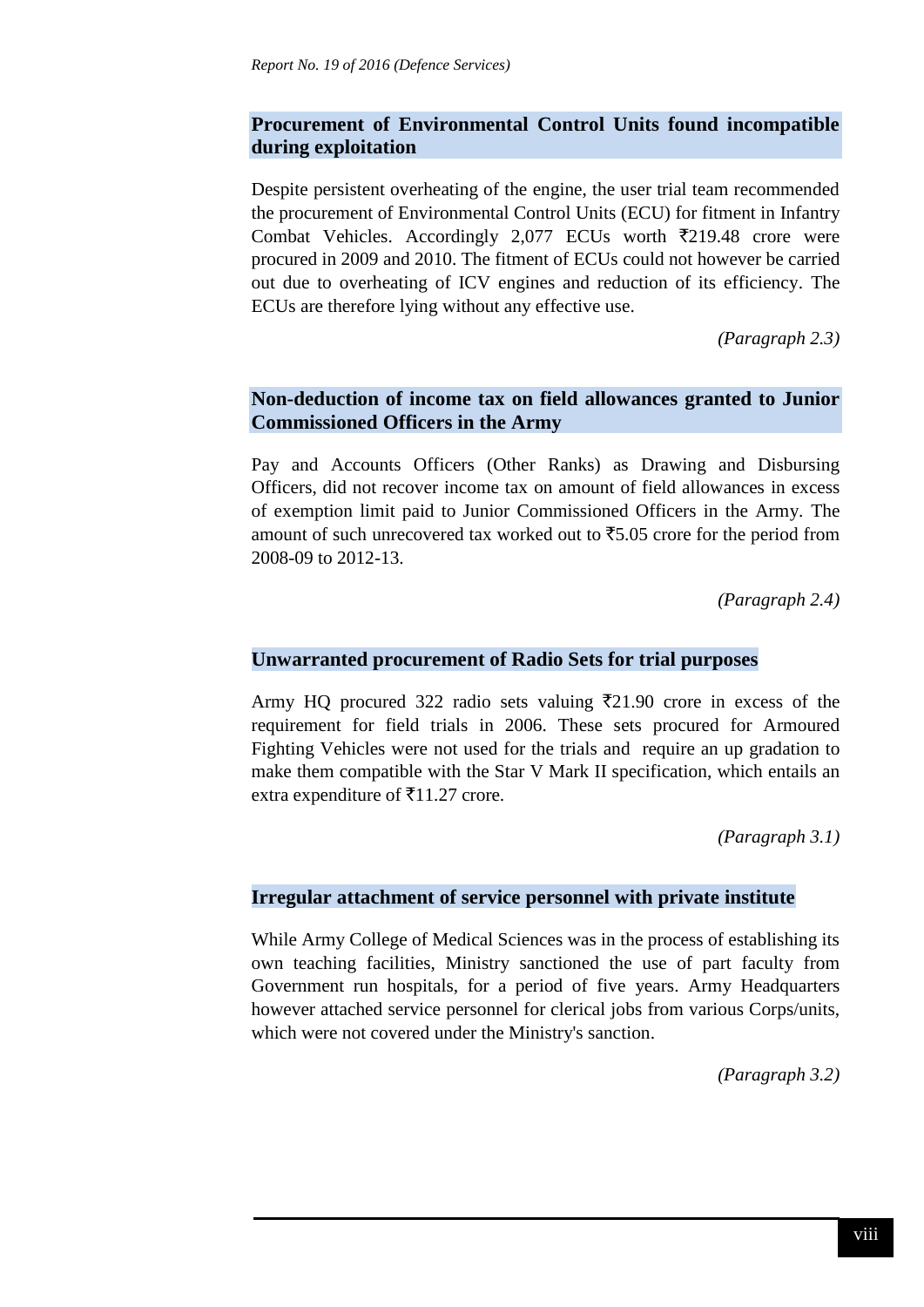# **Recoveries/savings and adjustment in accounts at the instance of Audit**

Based on audit observations, the audited entities had recovered overpaid pay and allowances, sundry charges, training charges cancelled irregular sanctions and amended annual accounts, having a net effect of  $\bar{\tau}$ 184.73 crore.

*(Paragraph 3.4)*

# **Inordinate Delay in completion of works sanctioned for operational military requirements**

Inordinate delay of ten years in construction of an underground operation theatre (UGOT) by Military Engineer Services denied the facility to troops in operations. The work was sanctioned for operational military requirements of a Military Hospital (MH) and was completed at a cost of  $\overline{5}1.54$  crore, after the MH had already moved to a different location. The assets are now lying unutilized.

*(Paragraph 4.1)*

### **Improper selection of sites for bridges**

Selection of sites without carrying out sub soil investigation (SSI) by Headquarters Director General Border Roads resulted in subsequent foreclosure of work after the soil strata was found unfit for construction of bridges. Non compliance of specific instructions for carrying out SSI resulted in wasteful expenditure of  $\overline{5}2.53$  crore.

*(Paragraph 5.1)*

### **Procurement of Cranes without proper need assessment**

Against a demand for two lattice cranes, Director General Border Roads procured seven cranes of the capacity more than double of what had been demanded and approved for various Border Road Projects. Due to sheer size and absence of adequate necessity, the cranes procured in 2012 at a cost of `6.81 crore remained underutilized to an extent of 86 *per cent.*

*(Paragraph 5.2)*

### **Infructuous procurement of material**

Defence Research and Development Laboratory procured 1329 Kg of C-103 material valuing  $\bar{\mathbf{z}}$ 4.83 crore, for development of the scramjet project despite being aware that C-103 material would not resist the high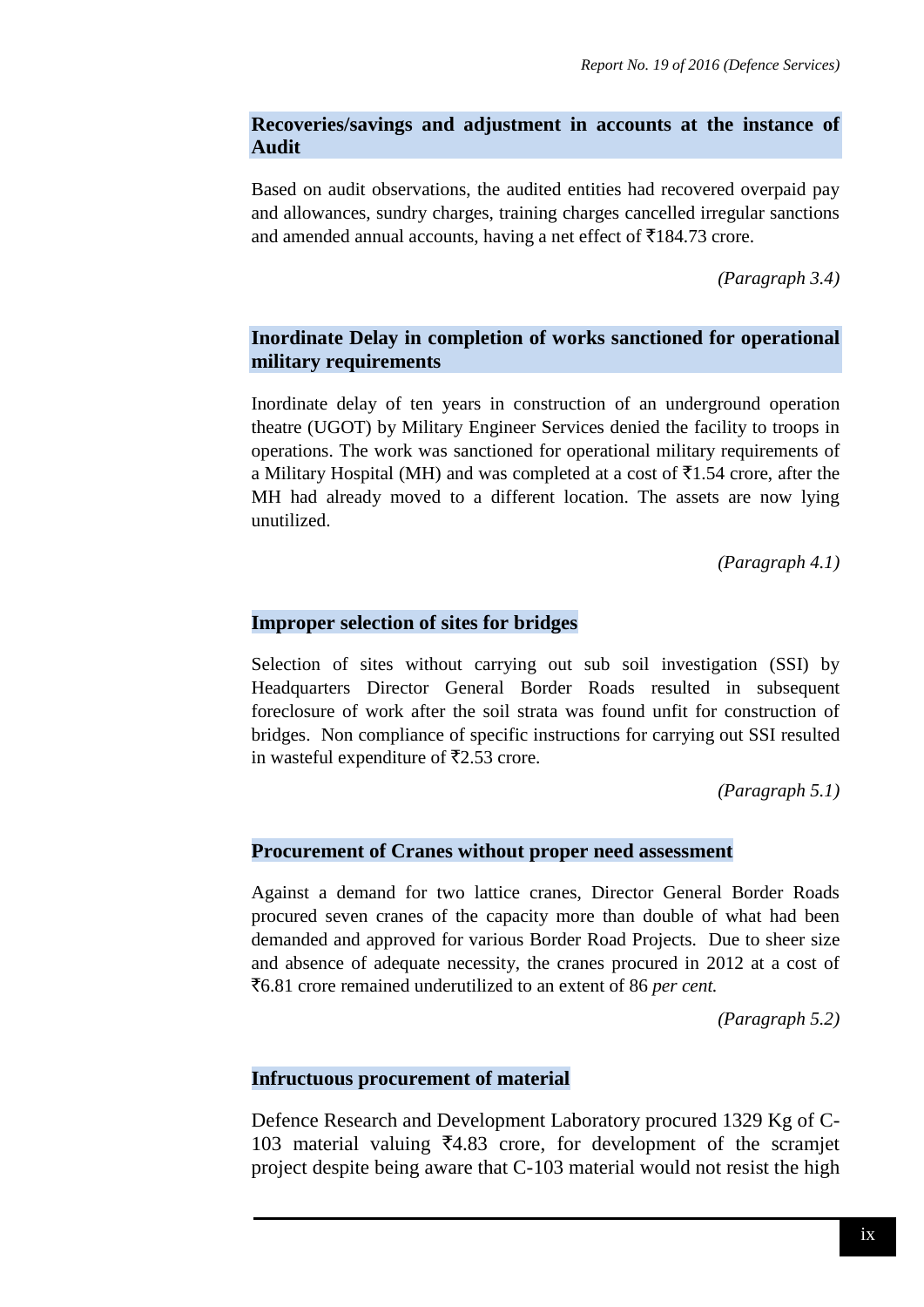temperature generated in the scramjet engine. The procurement was unwarranted and eventually proved wasteful.

*(Paragraph 6.2)*

# **ORDNANCE FACTORY ORGANISATION**

### **Extra expenditure due to delay in placement of order**

Delay in finalization of the import order due to slippages at various levels of the factory and the Board resulted in extra expenditure of  $\overline{5}4.58$  crore in Gun Carriage Factory for procurement of 25 fully formed guns at a higher rate.

*(Paragraph 7.2)*

### **Loss of savings due to failure to procure and install equipments**

Failure of OFBL to timely procure and integrate (i) Computed Radiography System and (ii) LINAC machines led to consumption of costly X-ray films and chemical towards X-raying of filled shells, resulting in loss of opportunity to effect savings to the tune of  $\text{\textsterling}4.62$  crore.

*(Paragraph 7.3)*

### **Failure to operationalise a machine**

Acceptance of a Machine valuing  $\bar{f}$ 6.32 crore by Vehicle Factory, Jabalpur without proving the Machine for performance and subsequent neglect in preventive maintenance resulted in its breakdown since June 2012.

*(Paragraph 7.4)*

### **Blocking up of inventory due to non-replacement of rejected fuses**

Failure of Ordnance Factory Chanda to invoke and follow-up on the remedial provisions of the contract on supply of fuses resulted in holding of rejected fuses worth  $\bar{f}6.05$  crore.

*(Paragraph 7.6)*